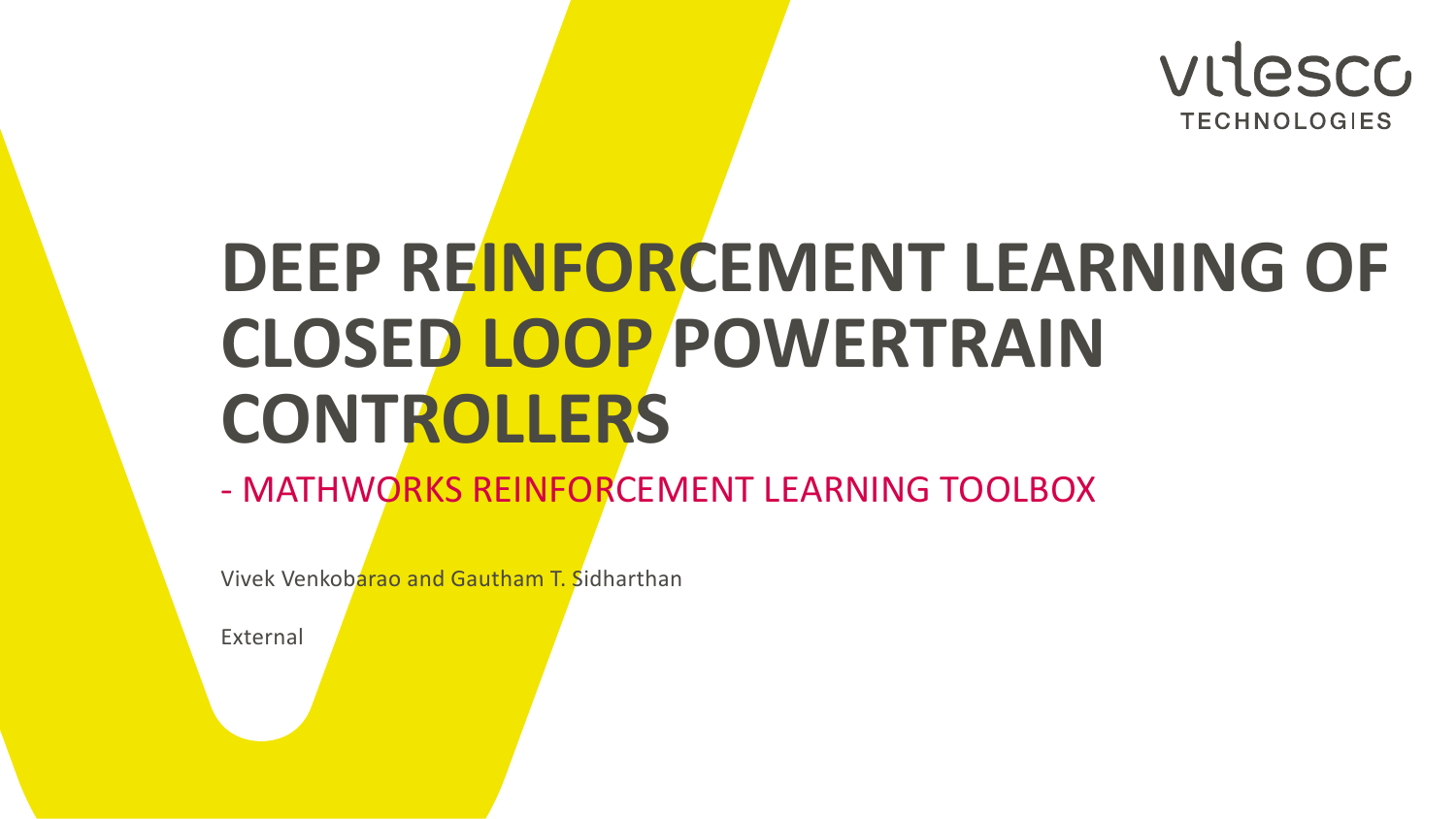### **TODAYS TRANSFORMATION IN POWERTRAIN CONTROLS**

Emission laws getting stringent with faster development time

Need to develop and customize the new generation of control functions. (Like AI based)

Place of AI/ML in new generation control functions

MATLAB Reinforcement learning toolbox really helped in fast prototyping

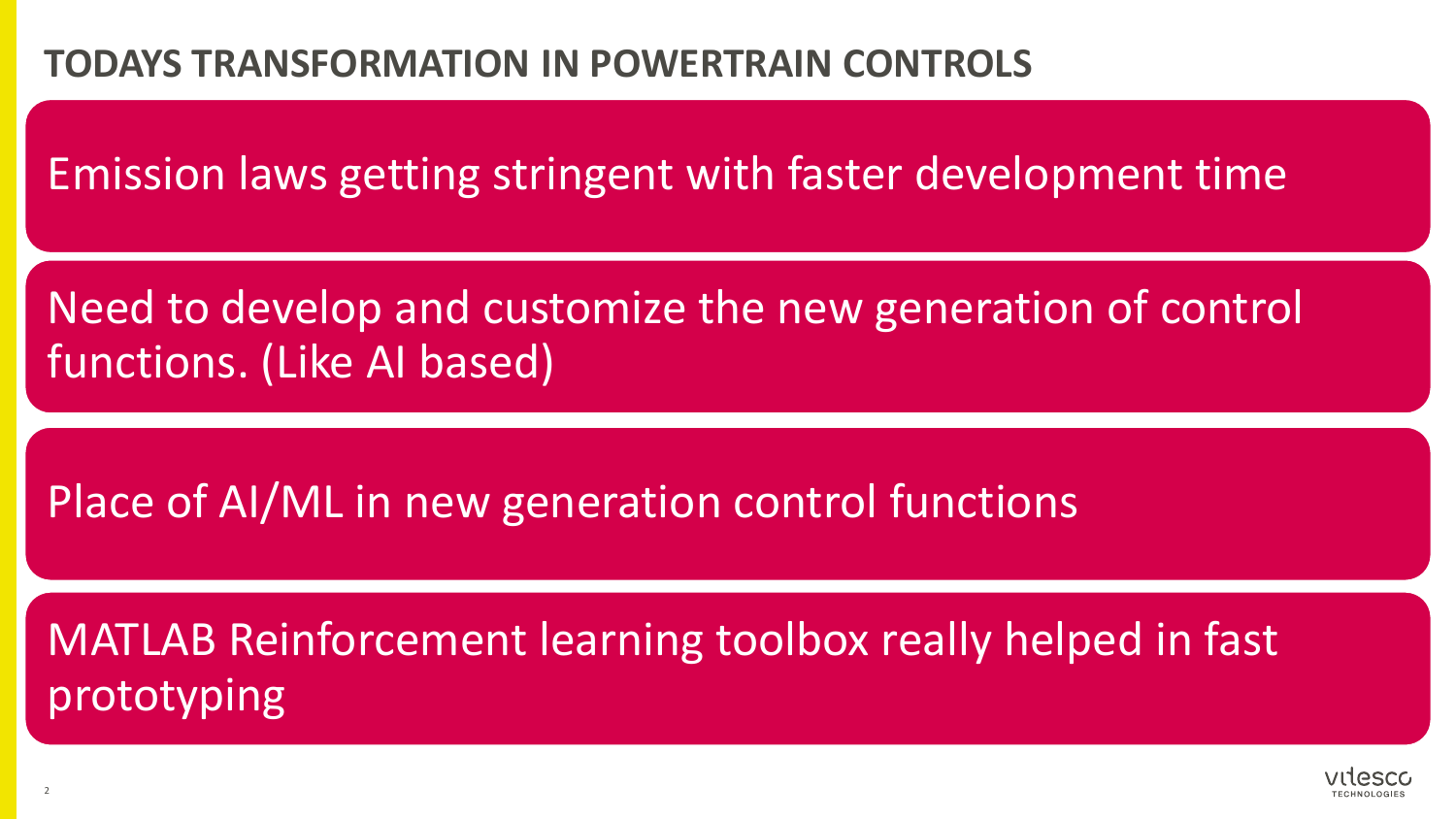### **AI BASED MODEL BASED CONTROL FUNCTION**

#### WHY AI IN POWERTRAIN CONTROL SYSTEMS

#### > **Challenges in powertrain control**

- > Designing accurate and scalable mathematical models for vehicle powertrain components which have highly complex and non-linear behavior in real-time operation.
- > The real-time environment of a vehicle is very stochastic in nature making control and parameterization of these components very cumbersome using conventional control algorithms (e.g. PID, PI, etc.)
- > Environmental concerns of climate change and the resulting ultra low emission requirements set by legislation demand accurate control algorithms with shorter product development lifecycles.

#### > **Need of the hour**

- > Parametrization space is increasing and the effort to cover all operation conditions with a traditional approach leads to an exponential increasing effort.
- > The usage of data driven approaches opens up plenty of possibilities and requires well evaluated decisions about architecture and potential side effects or disadvantages
- > The control problem and the requirements must be translated into mathematical optimum criteria for a numerical optimization.

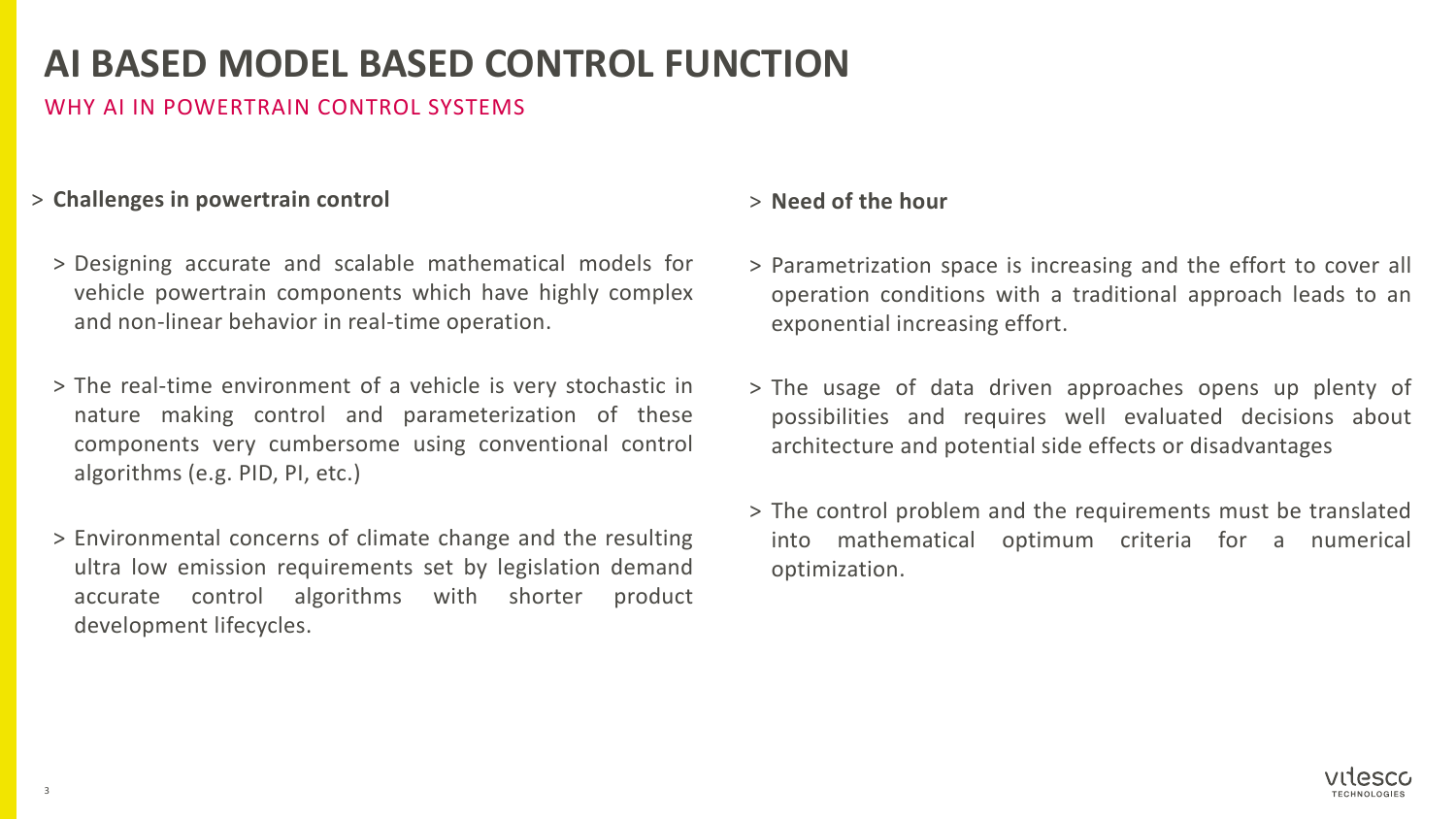## **CHALLENGES OF THE CONVENTIONAL RL**

### PAIN OF AN AI DEVELOPER

- > **Why Reinforcement Learning**
- > Stochastic and non perfect nature of environment
- > Reinforcement learning algorithms maintain a balance between exploration and exploitation
- > Reinforcement Learning algorithms like DDPG, a combination of value-based algorithms and deep learning exist for a wide variety of problem classes.
- > This approach is driven by the objective to reduce significantly human parametrization effort.
- > **Challenges in implementation**
	- > The policy that maps the selected actions based on the observations from the environment. DNN is used.
	- > The learning algorithm continuously updates the policy parameters based on the actions, observations, and rewards.
	- > Realizing DDPG Agent

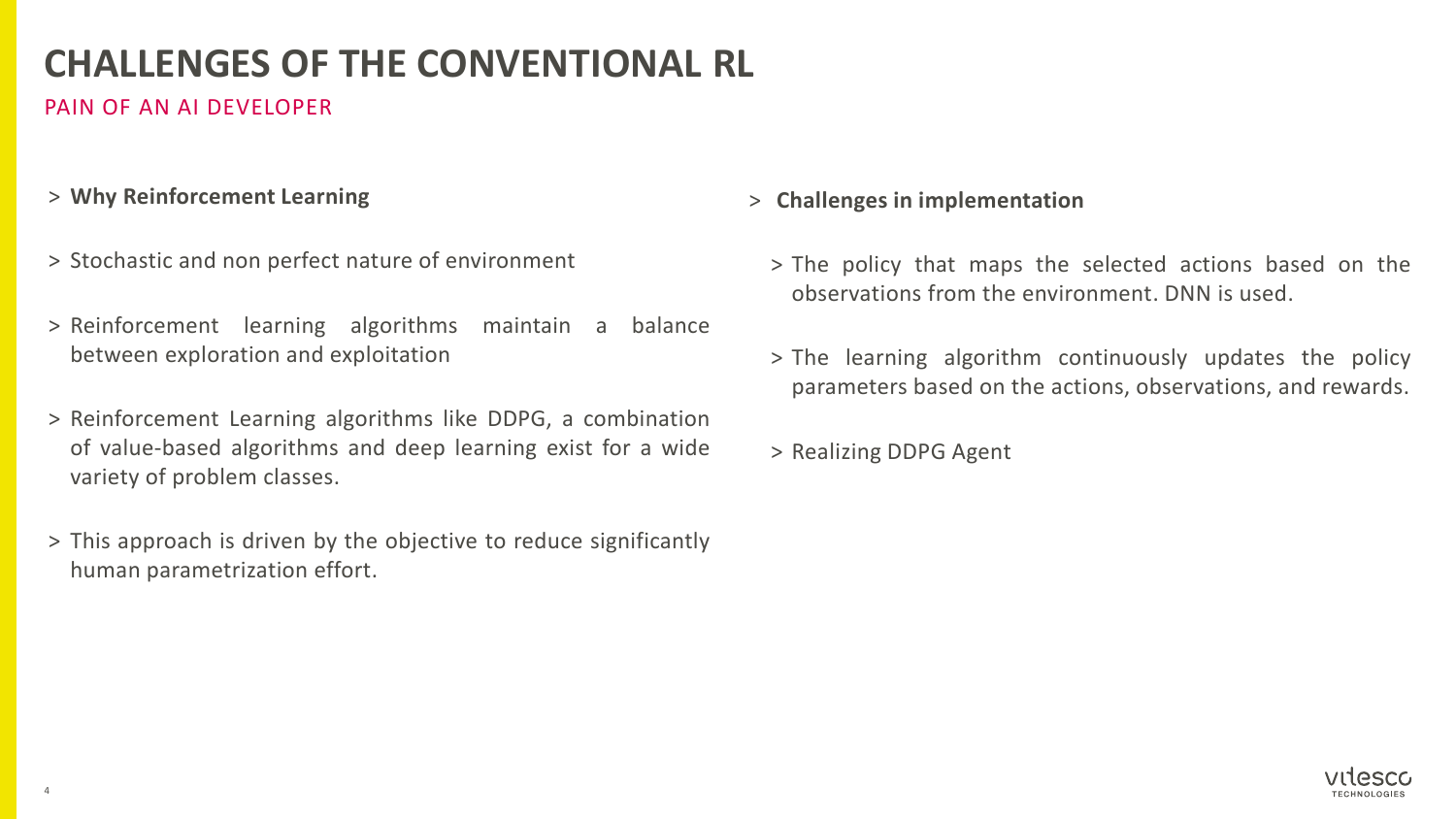### **REINFORCEMENT LEARNING**

#### REINFORCEMENT LEARNING FRAMEWORK FOR CONTINUOUS CONTROL ENVIRONMENTS

- > The goal of reinforcement learning is to train an agent to complete a task within an uncertain environment.
- > The agent receives observations and a reward from the environment and sends actions to the environment.
- > The reward is a measure of how successful an action is with respect to completing the task goal.
- > A DDPG agent is an actor-critic reinforcement learning agent that computes an optimal policy that maximizes the long-term reward.



Reference Architecture for Reinforcement Learning

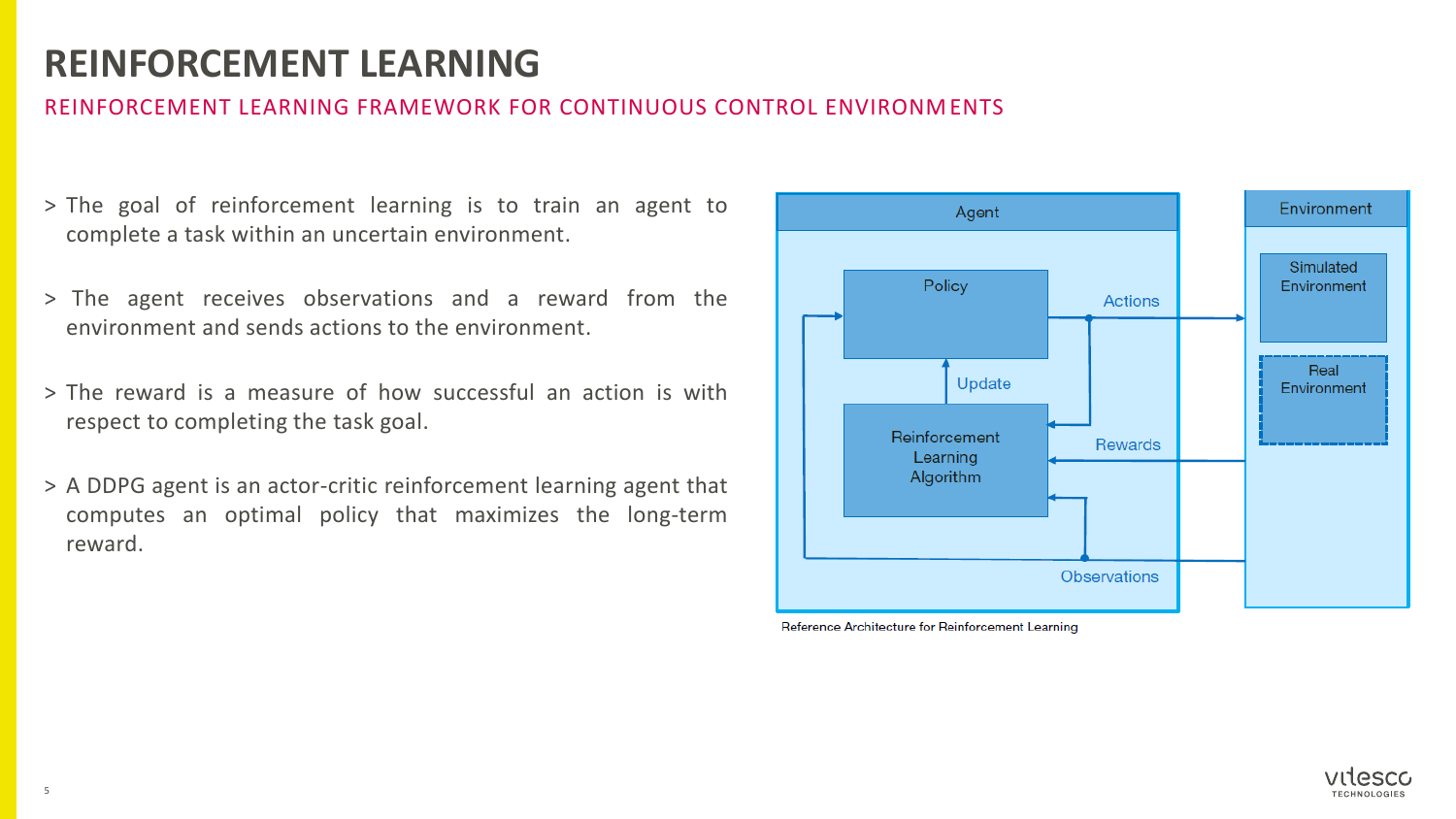## **CASE STUDY – POWERTRAIN CONTROLLER**

#### ACCELERATED PROTOTYPING

> Conventional Method



> Proposed Method



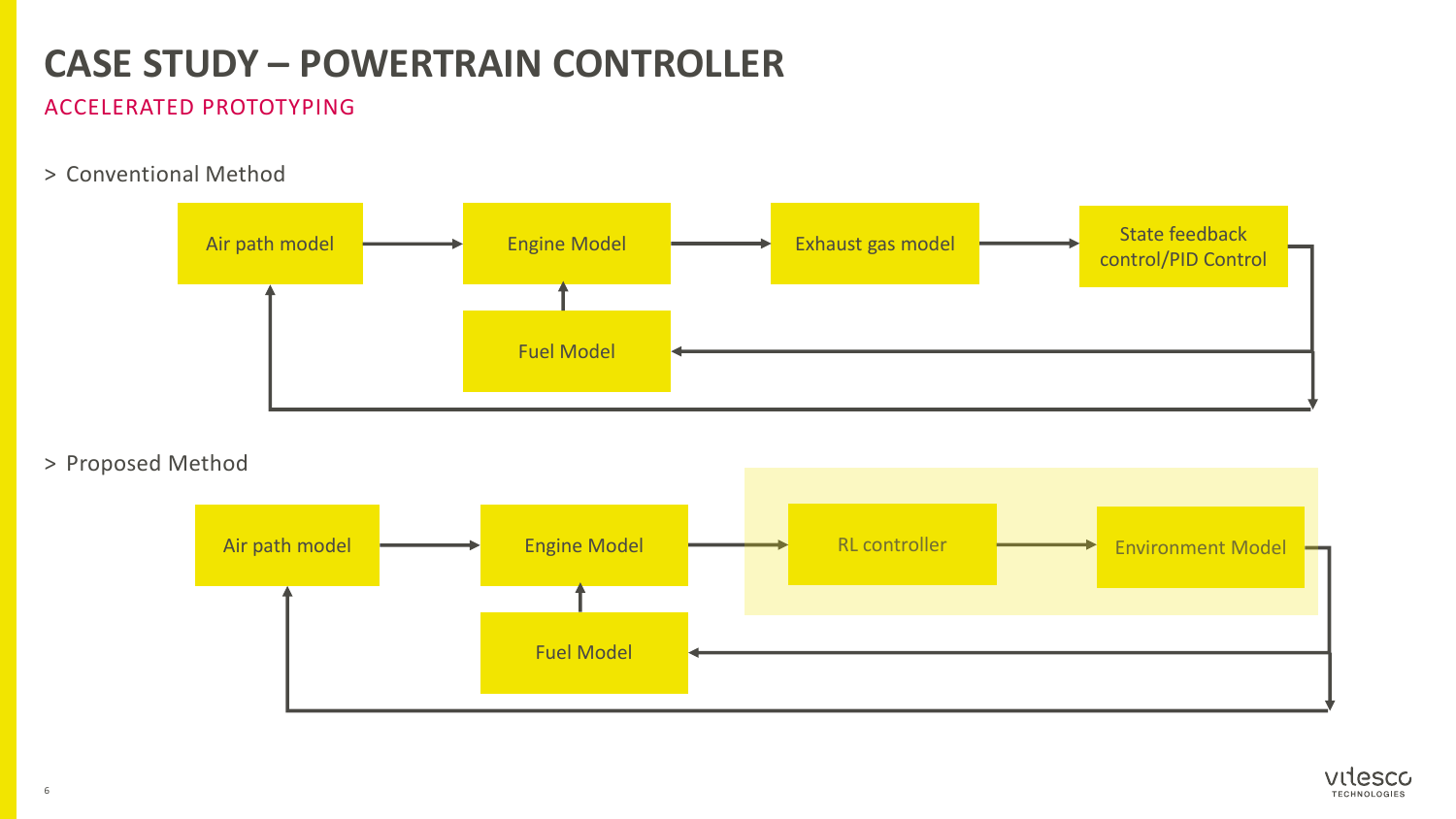### **CHOICE IN IMPLEMENTATION**

#### REINFORCEMENT LEARNING REALIZATION OPTIONS

| <b>Complexity</b>            | <b>Traditional Methods</b>                     | <b>MATLAB/SIMULINK</b>                                         |
|------------------------------|------------------------------------------------|----------------------------------------------------------------|
| <b>Time series Models</b>    | Need to derive time vector                     | Simulink to rescue                                             |
| Solve the ODE                | Numerical methods to be introduced             | <b>Solvers</b>                                                 |
| <b>Environment Models</b>    | Need to be recreated with time series          | State of Art plant models                                      |
| Action, State                | Needs to be derived and implemented            | <b>Toolbox generates</b>                                       |
| <b>Observations, Reward</b>  | Needs to be derived with time vector           | Simulink to rescue                                             |
| A2C(Actor and Critic)        | Can use library                                | DL API                                                         |
|                              |                                                | Actor and Critic -> RL toolbox                                 |
| <b>DDPG Agent</b>            | Can use library                                | RL toolbox with good flexibility of<br>playing with parameters |
| <b>Component Integration</b> | Complex – Time series and cross sectional data | Simple – MATLAB, Simulink, RL blocks in<br>same platform       |

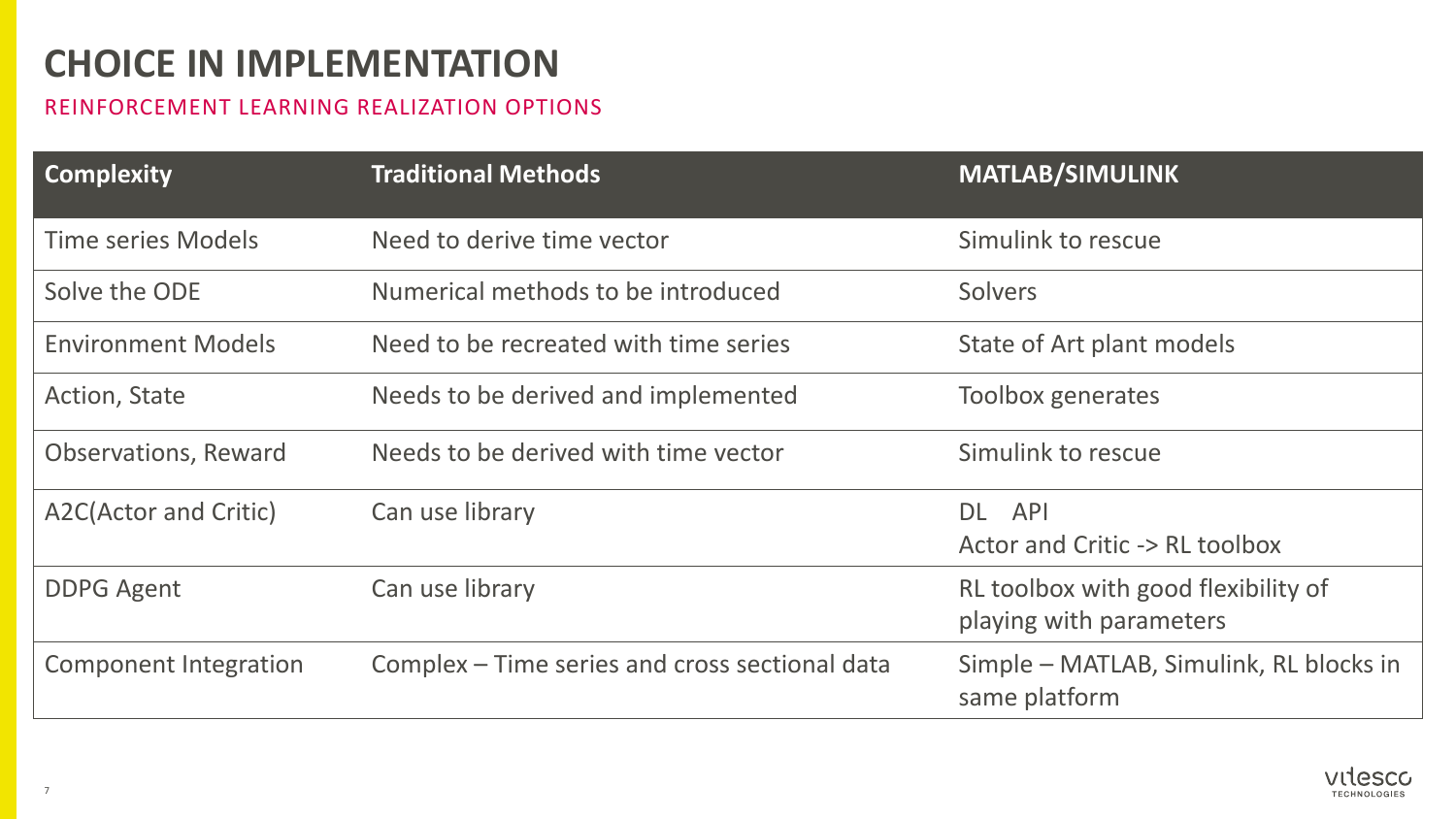#### PRE DPF TEMPERATURE CONTROL- OVERALL SIMULATION DIAGRAM





8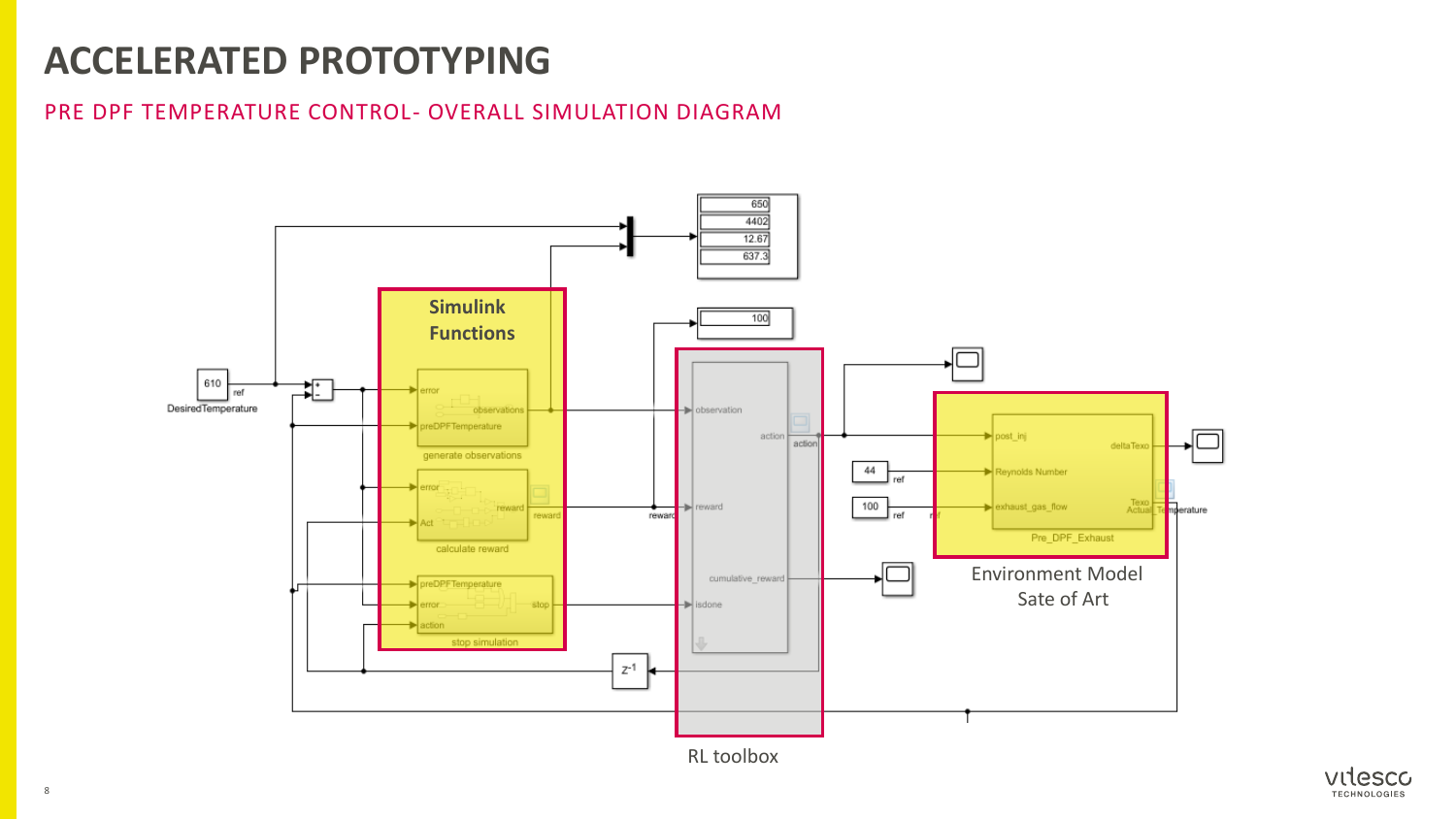#### STUFF CAN BE SIMULINK

#### > Observations



#### > Rewards



> Stop Criterion – when to stop



> Environment Model



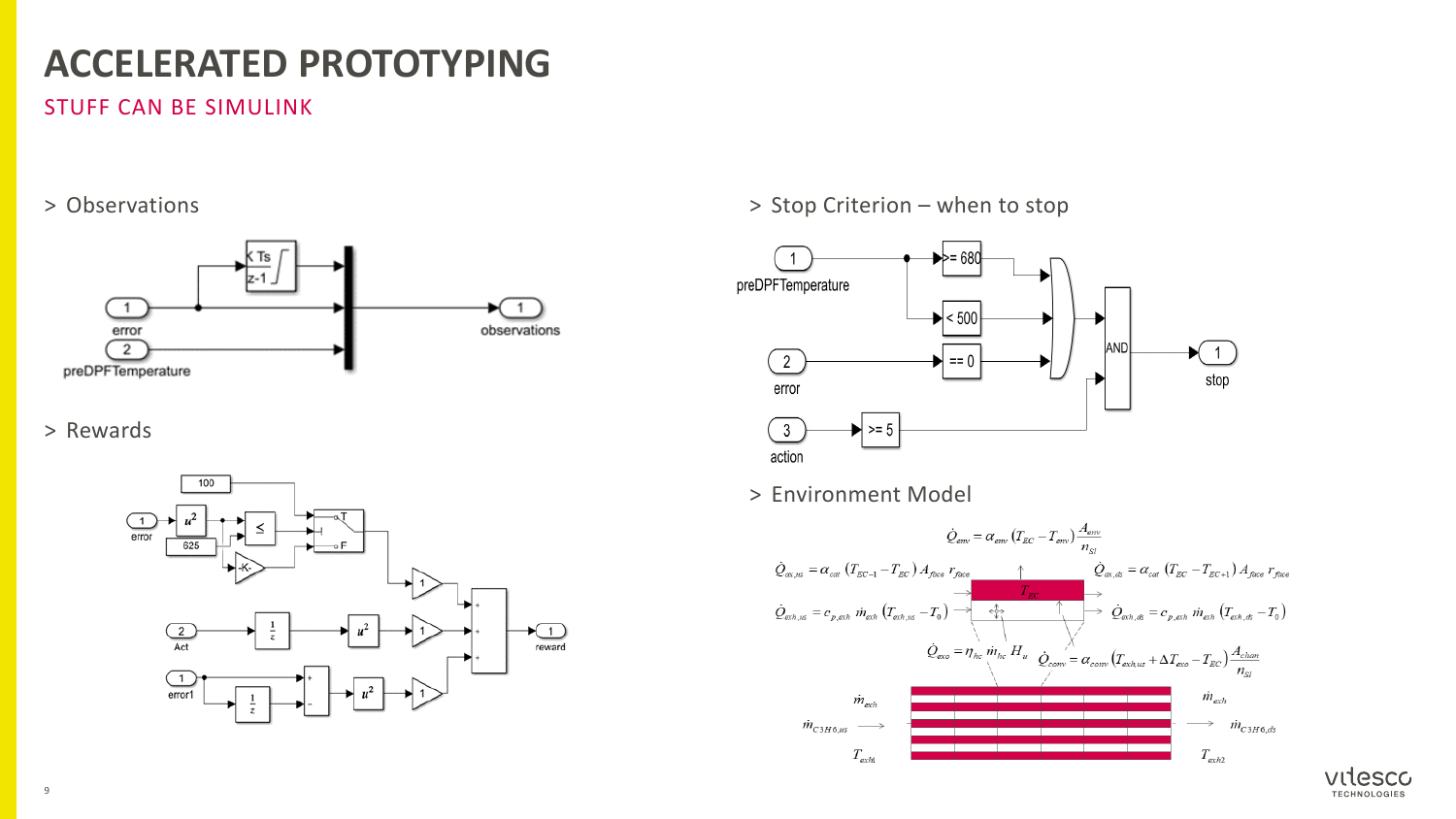#### STUFF WITH REINFORCEMENT LEARNING TOOLBOX

#### > Critic network

statePath =  $\sqrt{ }$ imageInputLayer([numObservations 1 1], 'Normalization', 'none', 'Name', 'State') fullyConnectedLayer(250, 'Name', 'CriticStateFC1') reluLayer('Name', 'CriticRelul') fullyConnectedLayer(225, 'Name', 'CriticStateFC2')];  $actionPath = \lceil$ imageInputLayer([numActions 1 1], 'Normalization', 'none', 'Name', 'Action') fullyConnectedLayer(225, 'Name', 'CriticActionFC1')];  $commonPath = [$ additionLayer(2, 'Name', 'add') reluLayer('Name','CriticCommonRelu') fullyConnectedLayer(1, 'Name', 'CriticOutput')];

 $criticNetwork = layerGraph()$ ; criticNetwork = addLayers(criticNetwork, statePath) ; criticNetwork = addLayers (criticNetwork, actionPath); criticNetwork = addLayers(criticNetwork, commonPath); criticNetwork = connectLayers(criticNetwork,'CriticStateFC2','add/in1'); criticNetwork = connectLayers(criticNetwork,'CriticActionFC1','add/in2');

#### > Actor network

#### $actorNetwork = [$ imageInputLayer([numObservations 1 1], 'Normalization', 'none', 'Name', 'state') fullyConnectedLayer(400, 'Name', 'ActorFC1') reluLayer('Name', 'ActorRelul') fullyConnectedLayer(300, 'Name', 'ActorFC2') reluLayer('Name', 'ActorRelu2') fullyConnectedLayer(1, 'Name', 'ActorFC3') tanhLayer('Name', 'ActorTanh') scalingLayer('Name','action','Scale',4,'Bias',-0.5)];

%actorOptions = rlRepresentationOptions('LearnRate', 1e-04, 'GradientThreshold', 1); %actor = rlRepresentation(actorNetwork,obsInfo,actInfo,'Observation',{'State'},'Action',{'Action'},actorOptions);

 $actorOpts = r1$ RepresentationOptions ('LearnRate', 1e-04, 'GradientThreshold', 1); actor = rlRepresentation(actorNetwork,obsInfo,actInfo,'Observation',{'state'},'Action',{'action'},actorOpts);

#### > DDPG network

#### $a$ qentOpts = rlDDPGAqentOptions(..

'SampleTime', Ts, ... 'TargetSmoothFactor', le-3, ... 'DiscountFactor', 1.0, ... 'ExperienceBufferLength', le5, ... 'DiscountFactor', 0.99, ... 'MiniBatchSize', 128, ... 'ResetExperienceBufferBeforeTraining', false,... 'SaveExperienceBufferWithAgent', true) ;  $a$ qentOpts. NoiseOptions. Variance = 0.3;  $a$ gentOpts. NoiseOptions. VarianceDecayRate =  $1e-5$ ;

 $agent = r1DDPGAgent(actor, critic, agentOpts);$ 

> Simulation of RL

maxepisodes =  $500$ ;  $\text{maxsteps} = \text{ceil}(\text{Tf/Ts})$ ; maxsteps =  $200$ ;  $trainOpts = r1TrainqOptions(...$  Agents can be saved in a .mat file

Fast Parameterization

'MaxEpisodes', maxepisodes, ... 'MaxStepsPerEpisode', maxsteps, ... 'Verbose', true, ... 'Plots', 'training-progress',... 'StopTrainingCriteria', 'EpisodeCount',... 'SaveAqentCriteria', 'EpisodeCount',... 'SaveAgentValue', 103);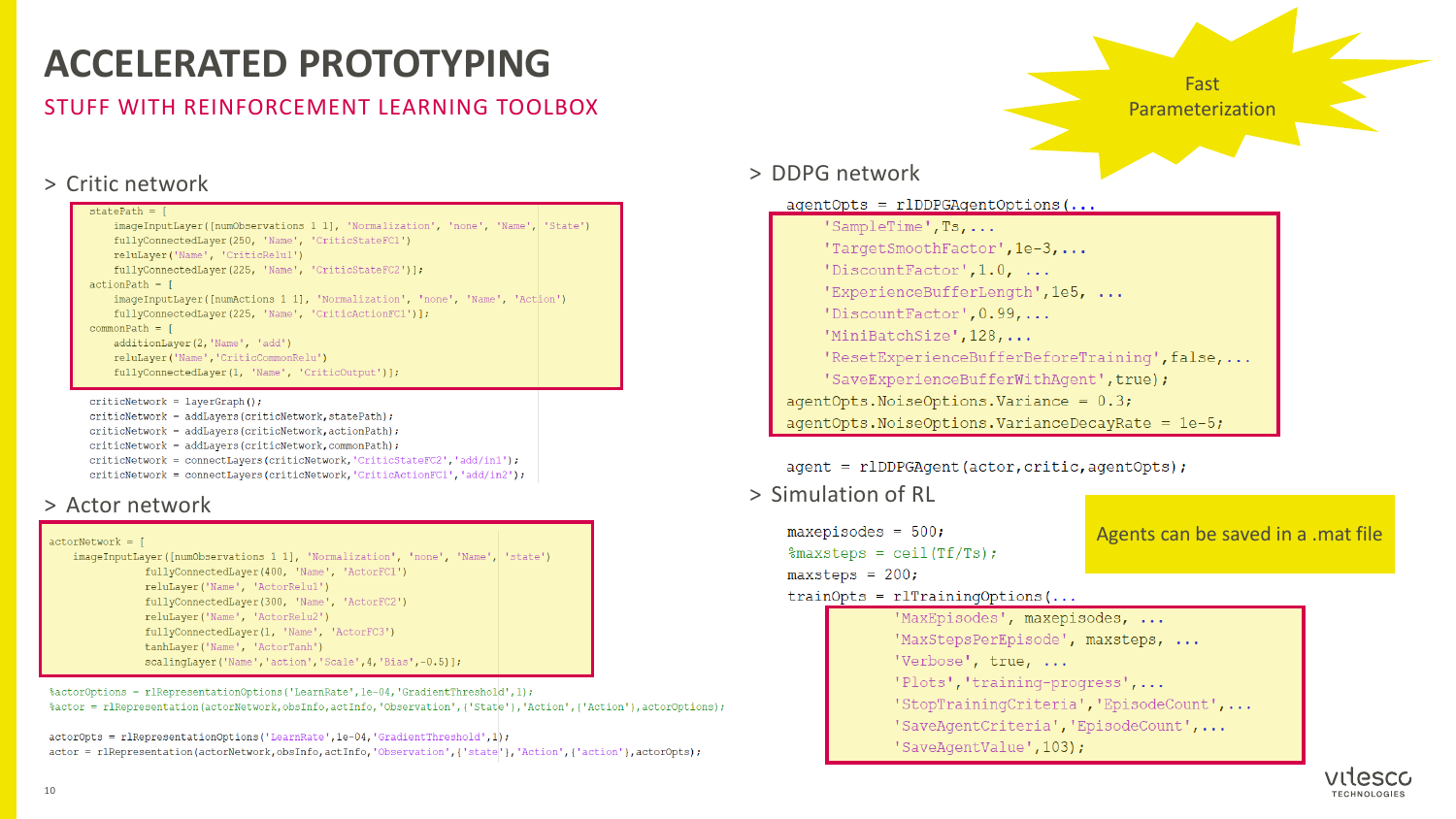#### RESULTS AND DISCUSSION



Couldn't honor the setpoint as it was violating component protection limits Saturation block is used to limit the action based on the current operating point

- > Advantages of Reinforcement based control study
- > Good transient response of the controller
- > With a good environment model the RL based control provides good recommendations of the control variable
- > Simulink also allows limitation for component protection
- > The trained control model can be used across various operating zones
- > With the usage of toolbox I could focus more on accuracy of environment model

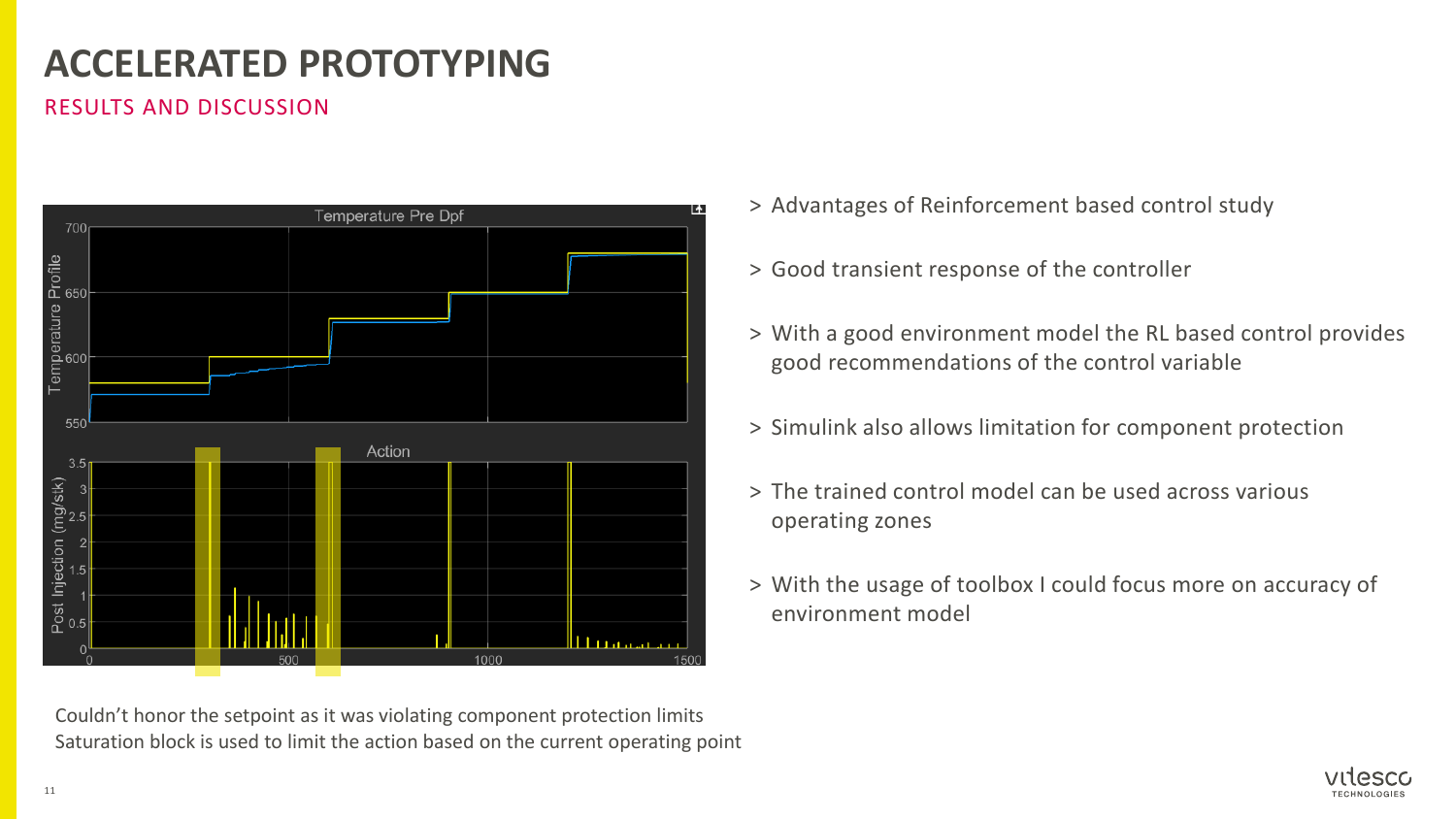### **GOLDEN WORKFLOW BASED ON EXPERIENCE**

### RECOMMENDATION FOR FASTER DEVELOPMENT



![](_page_11_Picture_3.jpeg)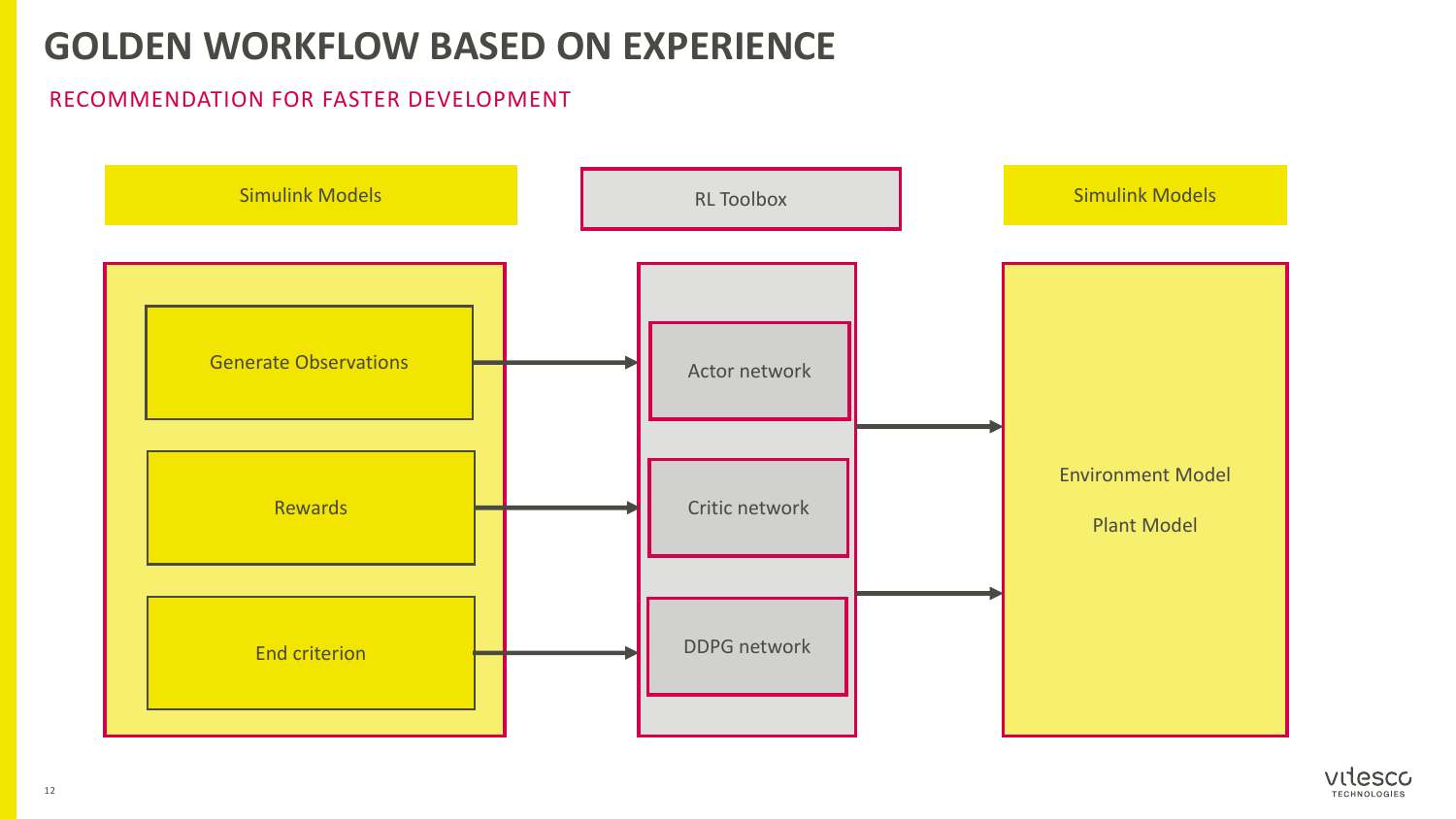### **SUMMARY**

### EXPERIENCE DURING CASE STUDY

- > Excellent Technical support from Mathworks with dedicated calls with the Expert
- > Great documentation from MATLAB with algorithms and examples on Reinforcement learning
- > Manually coding the Reinforcement learning and optimization is difficult with current development timelines.
- > MATLAB allows us to use Simulink to effectively so that state of art plant models can be imported.
- > Usage of MATLAB Reinforcement toolbox considerably reduced the development time.
- > The toolbox gave an amazing quick and fast prototyping to realize the generation of agents and optimization.
- > The usage of data-driven approaches opens up plenty of new possibilities by using AI
- > Deep Reinforcement Learning based algorithms are able to solve advanced control problems.

![](_page_12_Picture_10.jpeg)

.